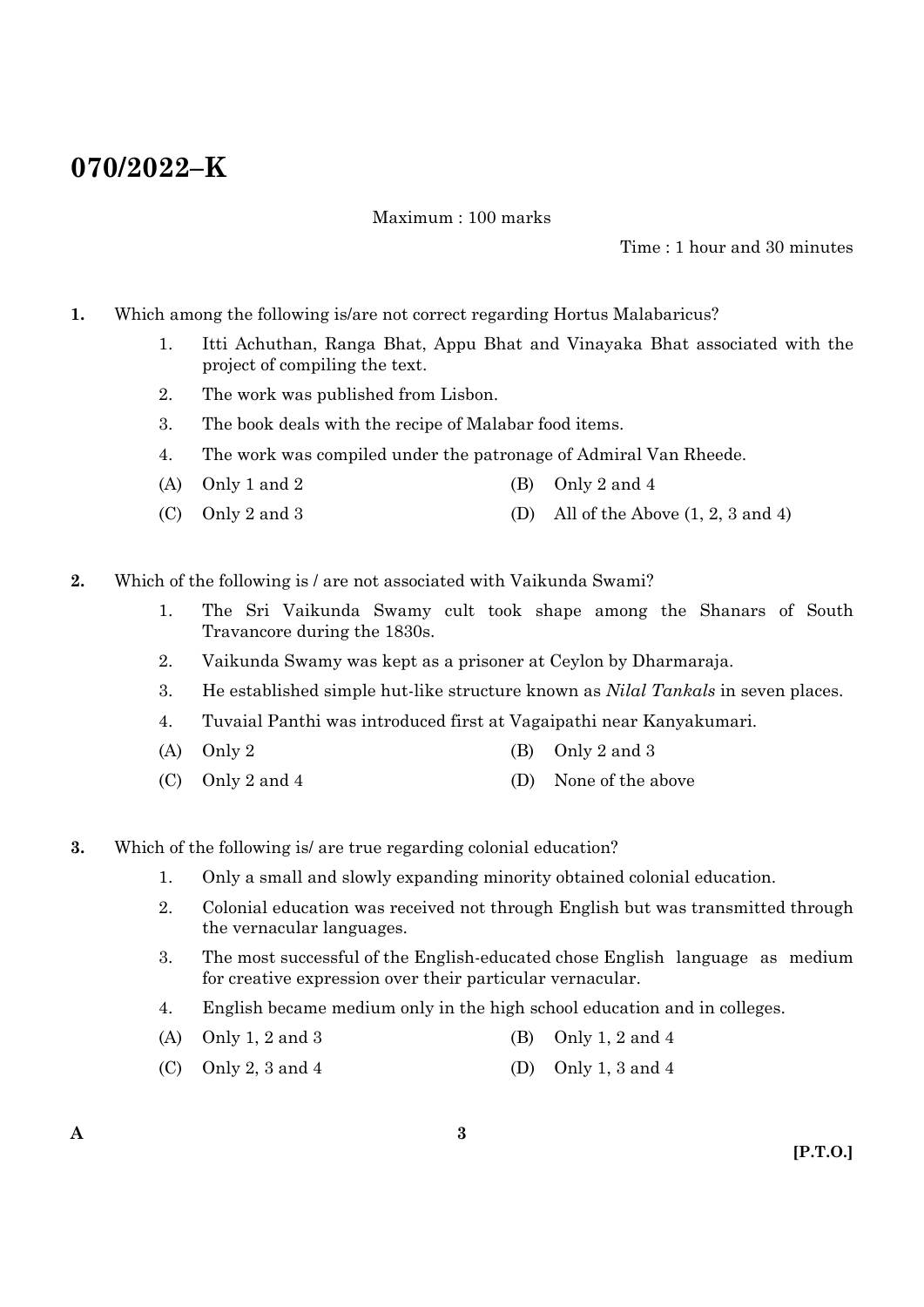- **4.** Which among the following is / are false regarding the Civil Disobedience Movement, 1930–31?
	- 1. On 6 April 1930, by picking up a handful of salt Gandhiji inaugurated the Civil Disobedience Movement.
	- 2. Khudai Khidmatgars played an extremely active role in the Civil Disobedience Movement.
	- 3. The Government demonstrated benevolent façade and acted sympathetically to the demonstrations to avoid repression.
	- 4. Women, students and youth played the most prominent part in the boycott of foreign cloth and liquor.

| (A) Only 1 and 2 | (B) Only 2 |
|------------------|------------|
|                  |            |

- (C) Only 2 and 3 (D) Only 3
- **5.** Which among the following is / are false regarding the Three Estates in Pre-revolutionary France?
	- 1. First Estate represented the nobility of France.
	- 2. The Second Estate comprised the Catholic clergymen spread across France.
	- 3. The Third Estate represented the vast majority of Louis XVI's subjects.
	- 4. The members of the Third Estate saw nothing in the First and second except social snobbery, undeserved privileges and economic oppression.
	- (A) Only 1 and 2 are false (B) Only 1, 2 and 4 are false
	- (C) Only 3 and 4 are False (D) Only 4 is false
- **6.** Which among the following is / are true regarding Kathakali?
	- 1. The initial evolution of Kathakali into a dance-drama depended on close artistic collaboration between royal patrons and their Nayar soldiers-turned-performers
	- 2. The first kathakali royal patrons were also authors of the first plays.
	- 3. The predominant 'green' colour of the make-up reflects the character's demonic nature.
	- 4. Bhashanaishadham Champu is the first written Kathakali Text.
	- (A) Only 2 is true (B) Only 1 and 2 are true
	- (C) Only 2 and 3 are true (D) Only 2 and 4 are true

# **070/2022–K 4 A**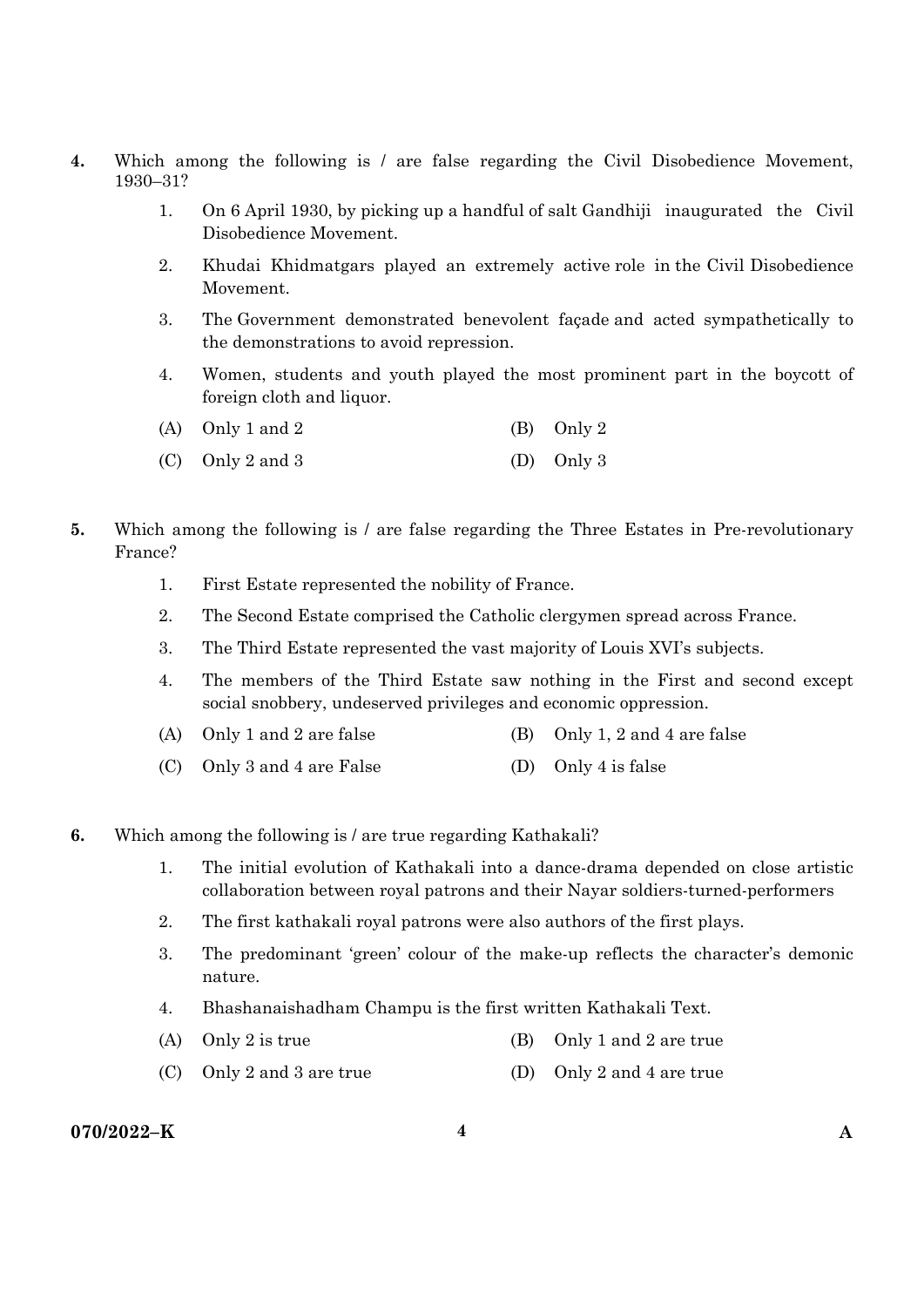- **7.** Which among the following was not an event participated by Jesse Owens in 1936 Summer Olympics held at Berlin?
	- (A) 100 meter dash (B) High Jump
	- (C) 200 Meter race (D) Long Jump

#### **8.** Which among the following is/are not correct match?

- 1. Madhavikkutty Chandanamarangal
- 2. O.V. Vijayan Vargasamaram Swatwam
- 3. V.T. Bhattathirippad Aphante Makal
- 4. Vijayalakshmi Swayamvaram
- (A) Only 1 and 2 (B) Only 2 and 3
- (C) Only 2 and 4 (D) Only 3 and 4
- **9.** Which among the following Cultural Institutions is/are not situated in Thiruvananthapuram?
	- 1. Kerala Bhasha Institute.
	- 2. Centre for Heritage Studies.
	- 3. The Kerala State Jawahar Balabhavan.
	- 4. Kumaran Asan National Institute of Culture.
	- (A) Only 1 and 2 (B) Only 2
	- (C) Only 2 and 3 (D) Only 2 and 4
- **10.** Who was the former U.S. Secretary of State to suggest that Ukraine should be a bridge between Russia and NATO holding a neutral status, without joining the latter?
	- (A) Condoleezza Rice (B) Hillary Rodham Clinton
	- (C) Henry A. Kissinger (D) None of these
- **11.** What will be the time in India  $(88\frac{1}{2})^{\circ}$  East) when it is 7 am at Greenwich?
	- (A) 1:30 am (B) 11:30 am
	- (C) 12:00 pm (D) 12:30 pm

**A 070/2022–K [P.T.O.]**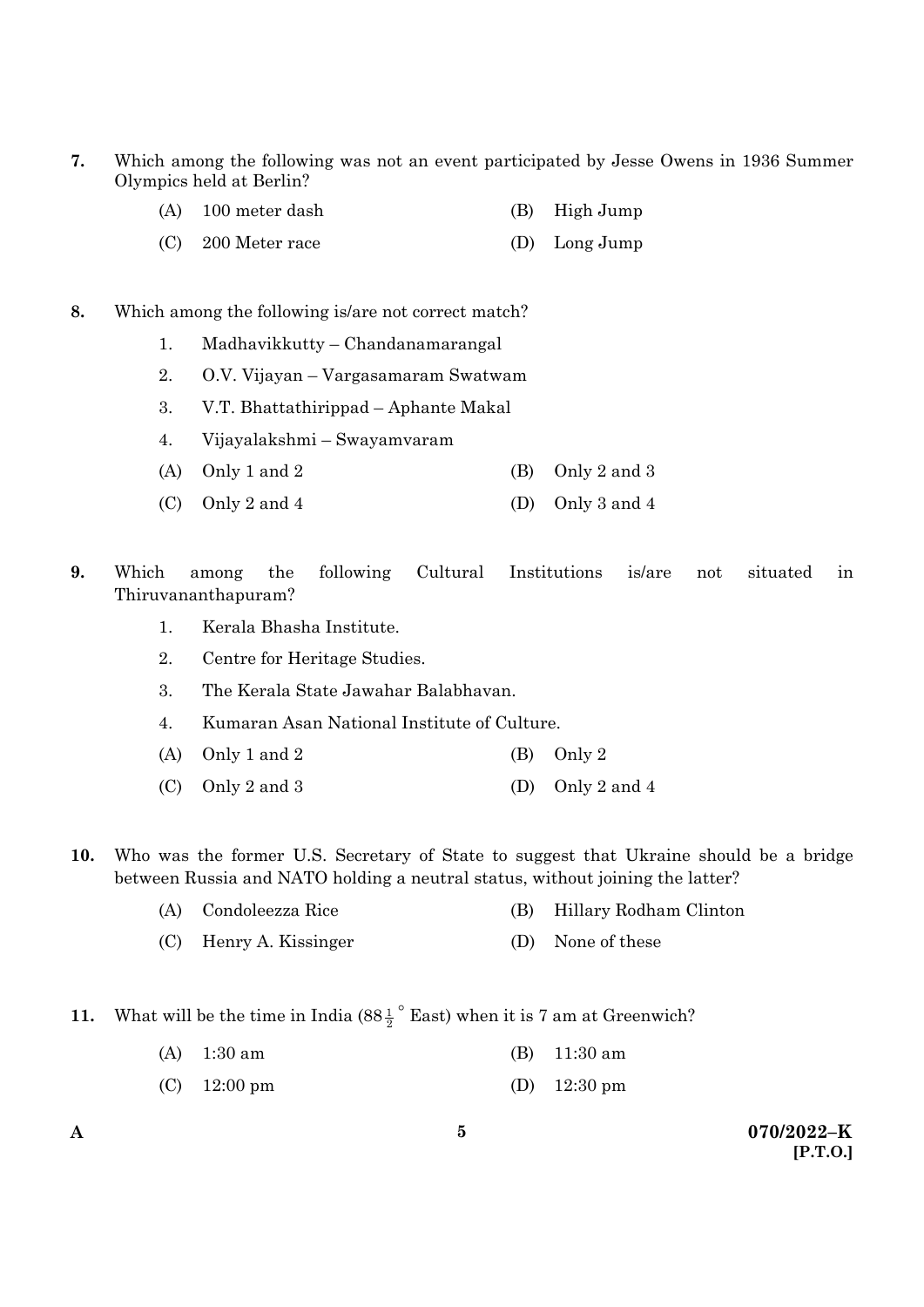- **12.** Which of the following statement is/are **correct** about the earthquake waves?
	- (i) P-waves can travel through solid, liquid and gaseous materials.
	- (ii) S-waves can travel through solid and liquid materials.
	- (iii) The surface waves are the first to report on seismograph.
	- (A) Only (i)  $(3)$  Only (ii) and (iii)
	- (C) Only (i) and (iii) (D) All of the above (i), (ii) and (iii)
- **13.** Which one of the following statements about Indian rivers is **not** true?
	- (A) The Chenab is the largest tributary of the Indus.
	- (B) The Godavari is the largest peninsular river in India.
	- (C) The Krishna rises in the Brahmagiri range of the Western Ghats.
	- (D) The Sardar Sarovar Dam has been built over the Narmada river in Gujarat
- **14.** Kudremukh deposits of Karnataka are known for which one of the following minerals?
	- (A) Copper (B) Iron ore (C) Manganese (D) Bauxite
- **15.** Jawaharlal Nehru Tropical Botanic Garden and Research Institute is situated at which one of the following places in Kerala?
	- (A) Mannuthy (B) Vazhuthacaud
	- (C) Thenmala (D) Palode
- **16.** What is the theme of World Wildlife Day 2022 observed recently on 3<sup>rd</sup> March?
	- (A) Sustaining all life on Earth
	- (B) Forests and Livelihoods: Sustaining People and Planet
	- (C) Recovering Key Species for Ecosystem Restoration
	- (D) Forest Restoration: A path to Recovery and Well-being
- **17.** Which model of GST has been chosen by India?
	- (A) UK (B) China
	- (C) Canada (D) USA

# **070/2022–K 6 A**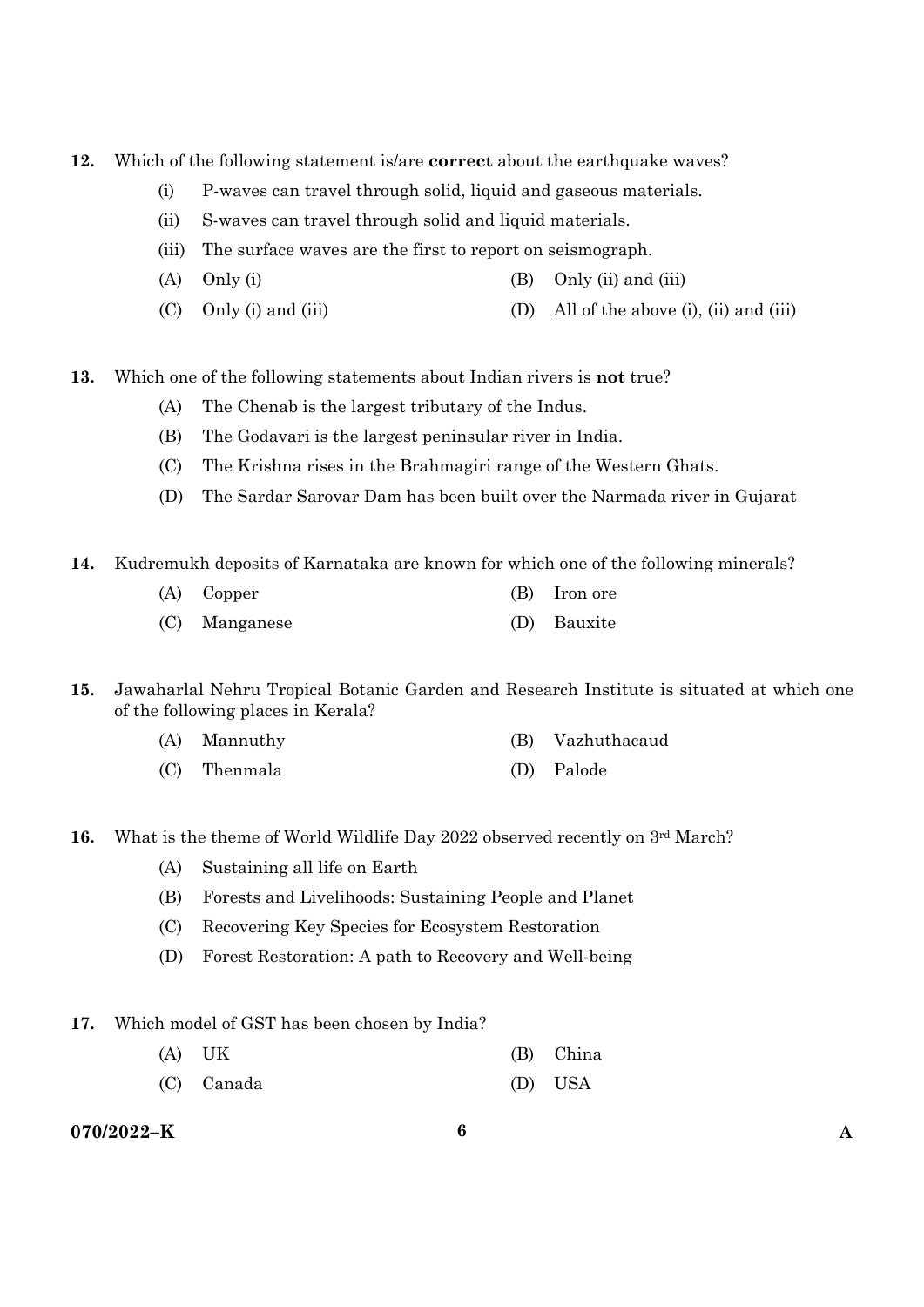**18.** In which five year plan India opted for a mixed economy?

| $(A)$ 1 <sup>st</sup> | $(B)$ 2 <sup>nd</sup> |  |
|-----------------------|-----------------------|--|
| $(C)$ 3rd             | $(D)$ 4 <sup>th</sup> |  |

**19.** Which of the following statement is not the one of the 3 basic elements in the method of Green Revolution?

- (i) Continued expansion of farming
- (ii) Double-cropping existing farmland
- (iii) Using seeds with improved genetics
- (A) Only (i) (B) Only (ii)
- (C) (i) and (iii) (D) None of the above

**20.** Which of the following was the first paper currency issued by RBI?

| $(A)$ Rs. 100 note | $(B)$ Rs. 5 note |
|--------------------|------------------|
| $(C)$ Rs. 2 note   | $(D)$ Rs. 1 note |

# **21.** Choose the correctly matched pair from the following :

|                            | Column A         |     | Column B |     |       |
|----------------------------|------------------|-----|----------|-----|-------|
| (a)                        | WTO              | (1) | 1955     |     |       |
| (b)                        | <b>GATT</b>      | (2) | 1991     |     |       |
| $\left( \mathrm{c}\right)$ | <b>MRTP</b>      | (3) | 1969     |     |       |
| (d)                        | Economic reforms | (4) | 1948     |     |       |
| (A)                        | $a-3$            |     |          | (B) | $b-4$ |
| (C)                        | $c-2$            |     |          |     | d-1   |

**22.** As per the economic survey 2021-22 what is the estimated GDP growth of India in 2022-23?

| (A) $10.0 - 10.5\%$ | (B) $9.2 - 9.7\%$ |
|---------------------|-------------------|
|                     |                   |

(C)  $8.2 - 8.7\%$  (D)  $8.0 - 8.5\%$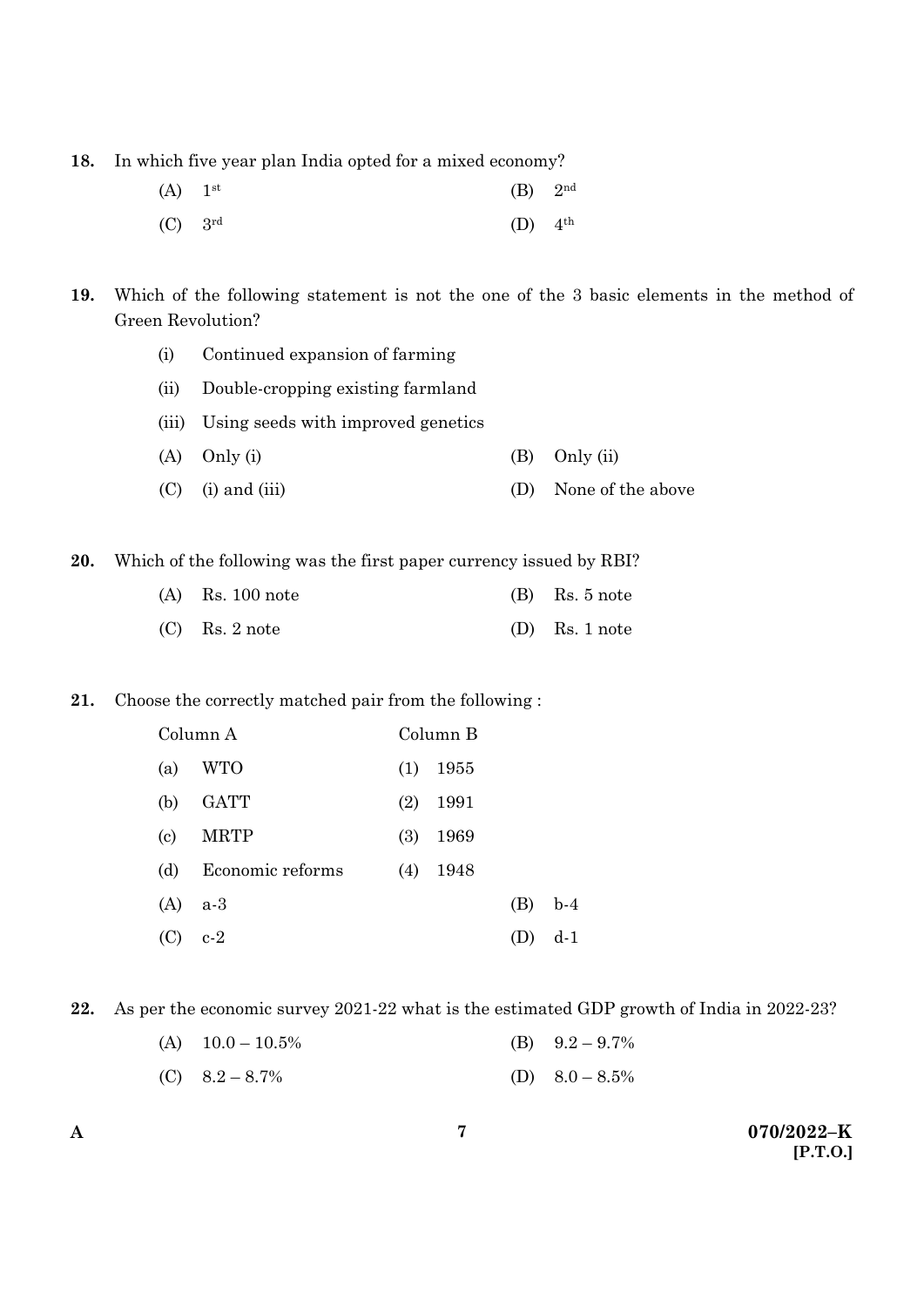**23.** Which of the following articles that Dr. B. R. Ambedkar described as the Heart and Soul of the Indian Constitution?

| (A) 32   | $(B)$ 14 |  |
|----------|----------|--|
| $(C)$ 17 | (D) $25$ |  |

**24.** Which schedule of the Indian Constitution deals with the division of power between the Centre and the States?

| $(A)$ 9 <sup>th</sup> |                       | (B) $12^{th}$ |
|-----------------------|-----------------------|---------------|
| $(C)$ 7 <sup>th</sup> | $(D)$ 6 <sup>th</sup> |               |

- **25.** Which of the following statements is/are correct about Fundamental Rights?
	- (i) Some Fundamental Rights apply to Indian citizens alone
	- (ii) All Fundamental Rights apply to both Indian Citizens and foreigners equally
	- (A)  $Only (ii)$  (B)  $Only (i)$
	- (C) Only (i) and (ii) (D) None of the above
- **26.** A judicial order calling upon the person who has detained another to produce the latter before the Court to let the Court know on what ground he has been confined and to set him free if there is no legal justification for the imprisonment is :
	- (A) Mandamus (B) Prohibition
	- (C) Quo Warranto (D) Habeas Corpus
- **27.** Which of the following statement is/are correct about the vacancy in the office of the President of India?
	- (i) On the expiry of his term of five years.
	- (ii) By his death.
	- (iii) By his resignation.
	- (iv) On his removal by impeachment.
	- (v) Otherwise. e.g.. on the setting aside of his elections as President.
	- (A) All of the above (i), (ii), (iii), (iv) and (v)
	- (B) Only (ii) and (iii)
	- (C) Only (i)
	- (D) Only (v)

#### **070/2022–K 8 A**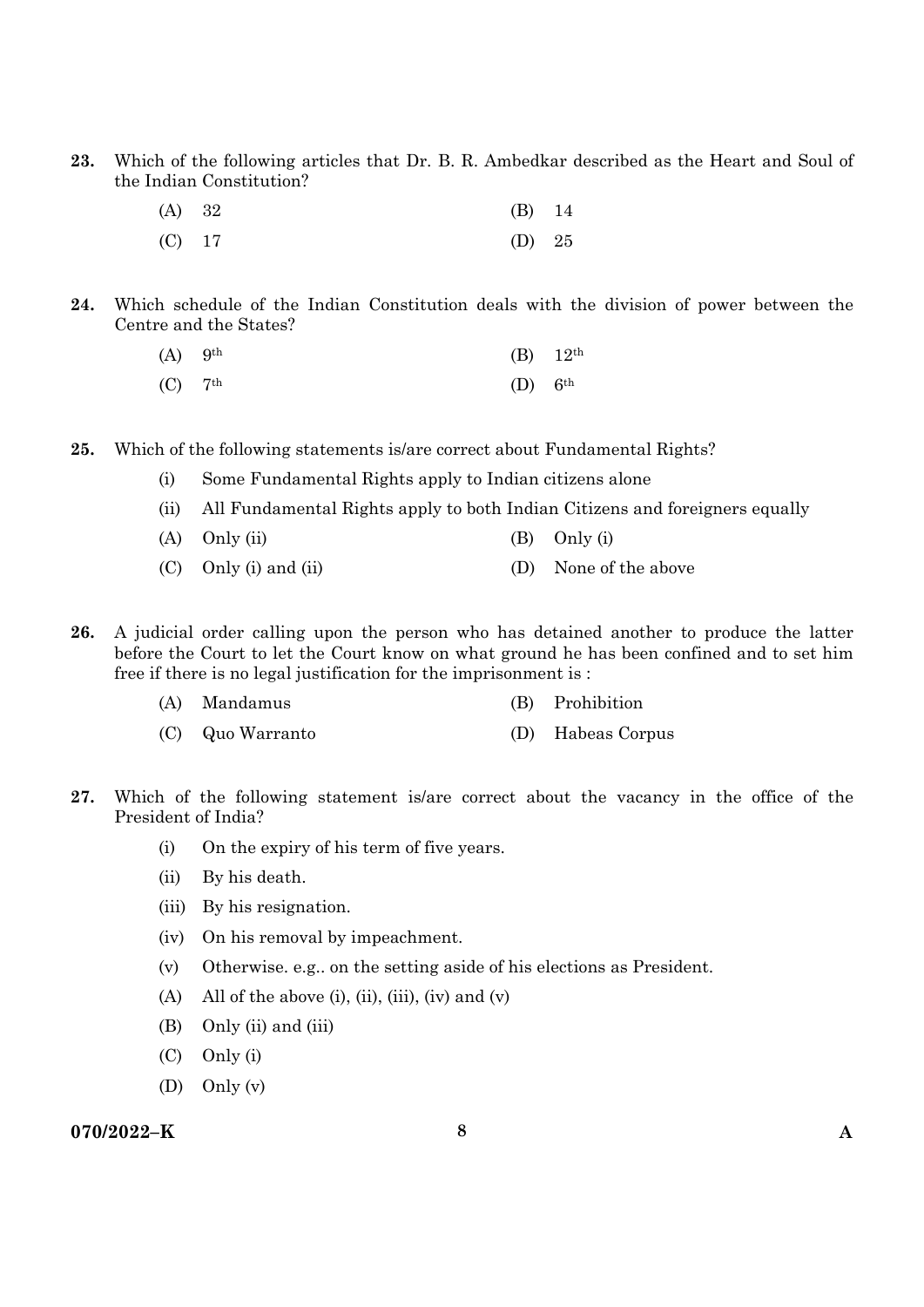- **28.** Who has the constitutional authority to scrutinize the country's entire financial system, both at the level of the Union and the States?
	- (A) The Attorney-General of India
	- (B) The Comptroller and Auditor-General of India
	- (C) Finance Minister
	- (D) Finance Secretary
- **29.** Which of the following statement is/are correct about the Speaker of the Lok Sabha?
	- (i) The Speaker exercises casting vote in the case of equality of votes.
	- (ii) The Speaker has the final power to maintain order within the House.
	- (iii) The Speaker presides over the joint sitting of both the Houses of Parliament.
	- (iv) The decision of the Speaker as to whether a Bill is Money Bill is final.
	- (A) Only (iv) and (i)  $(B)$  Only (i), (iii) and (iv)
	- (C) All of the above (D) Only (i) and (ii)
- **30.** Which of the following statements is/are correct about the termination of the Governor of a State before his due term?
	- (i) Dismissal by the President.
	- (ii) Resignation
	- (iii) Impeachment
	- (iv) Court Order
	- (A) All of the above (B) Only (i), (ii) and (iii)
	- (C) Only (ii), (iii) and (iv) (D) Only (i) and (ii)
- **31.** Kerala Land Reform Act passed by Kerala Legislative Assembly on:

| $(A)$ 1970 | $(B)$ 1971 |
|------------|------------|
| $(C)$ 1969 | (D) $1957$ |

**32.** Which of the following statements is/are correct about the Kerala State Planning Board?

- (i) It formulates Five-Year and Annual Plans
- (ii) It prepares the annual Economic Review
- (iii) It implements Plans
- (iv) It monitors Plan implementation
- (A) Only (i)  $\qquad \qquad$  (B) Only (i), (ii) and (iv)
- (C) All of the above (D) Only (ii), (iii) and (iv)
-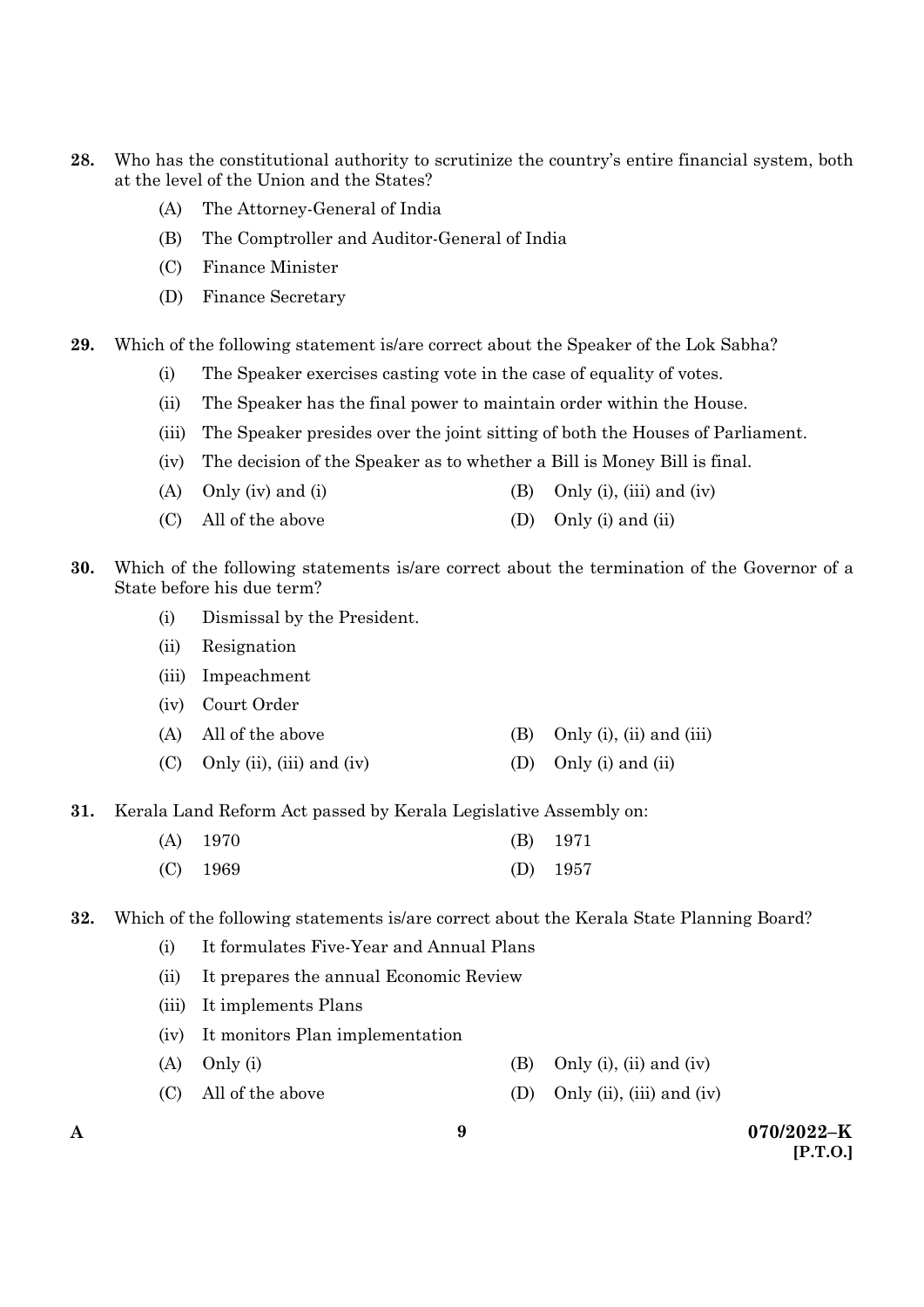- **33.** Which of the following statements is/are correct about the Kerala State Disaster Management Authority?
	- (i) Kerala State Disaster Management Authority is a statutory body constituted under the Disaster Management Act, 2005.
	- (ii) Kerala State Disaster Management Authority is a statutory non-autonomous body chaired by the Chief Minister of Kerala.
	- (iii) The authority comprises ten members.
	- (iv) The Chief Secretary is the Chief Executive Officer of the Kerala State Disaster Management Authority
	- (A) All of the above (i), (ii), (iii) and (iv) (B) Only (i), (ii) and (iii)
	- (C) Only (ii), (iii) and (iv)  $(1)$  Only (i) and (iv)
- **34.** The proposed Industrial Corridor project in Kerala is connecting between which cities in India :

|  | (A) Kochi-Hyderabad |  | (B) Kochi-Bangalore |
|--|---------------------|--|---------------------|
|--|---------------------|--|---------------------|

- (C) Kochi-Chennai (D) Kochi-Mumbai
- **35.** The scheme implemented by the Kerala Social Security Mission(KSSM) to address the problem of the unwed mother is known as :

| (A) Nirbhaya programme | (B) One-Stop Centre   |
|------------------------|-----------------------|
| (C) Snehasparsam       | (D) None of the above |

- **36.** Who is the Vice-Chairman of NITI Aayog?
	- (A) Dr Aravind Subramaniam (B) Dr. Ranga Rajan
	- (C) Dr Aravid Veeramani (D) Dr. Rajiv Kumar
- **37.** Which of the following North-Eastern States recently inaugurated a dedicated Technology Park for IT Sector?
	- (A) Meghalaya (B) Arunachal Pradesh
	- (C) Sikkim (D) Mizzoram
- **38.** Identify the disease/disorder not related to Kidney :
	- (i) Renal calculi
	- (ii) Gout
	- (iii) Glomerulonephritis
	- (iv) Myasthenia gravis
	- (A) only (ii) and (iii)  $(B)$  only (ii) and (iv)
	- (C) only (ii), (iii) and (iv) (D) only (i), (ii) and (iv)

#### **070/2022–K 10 A**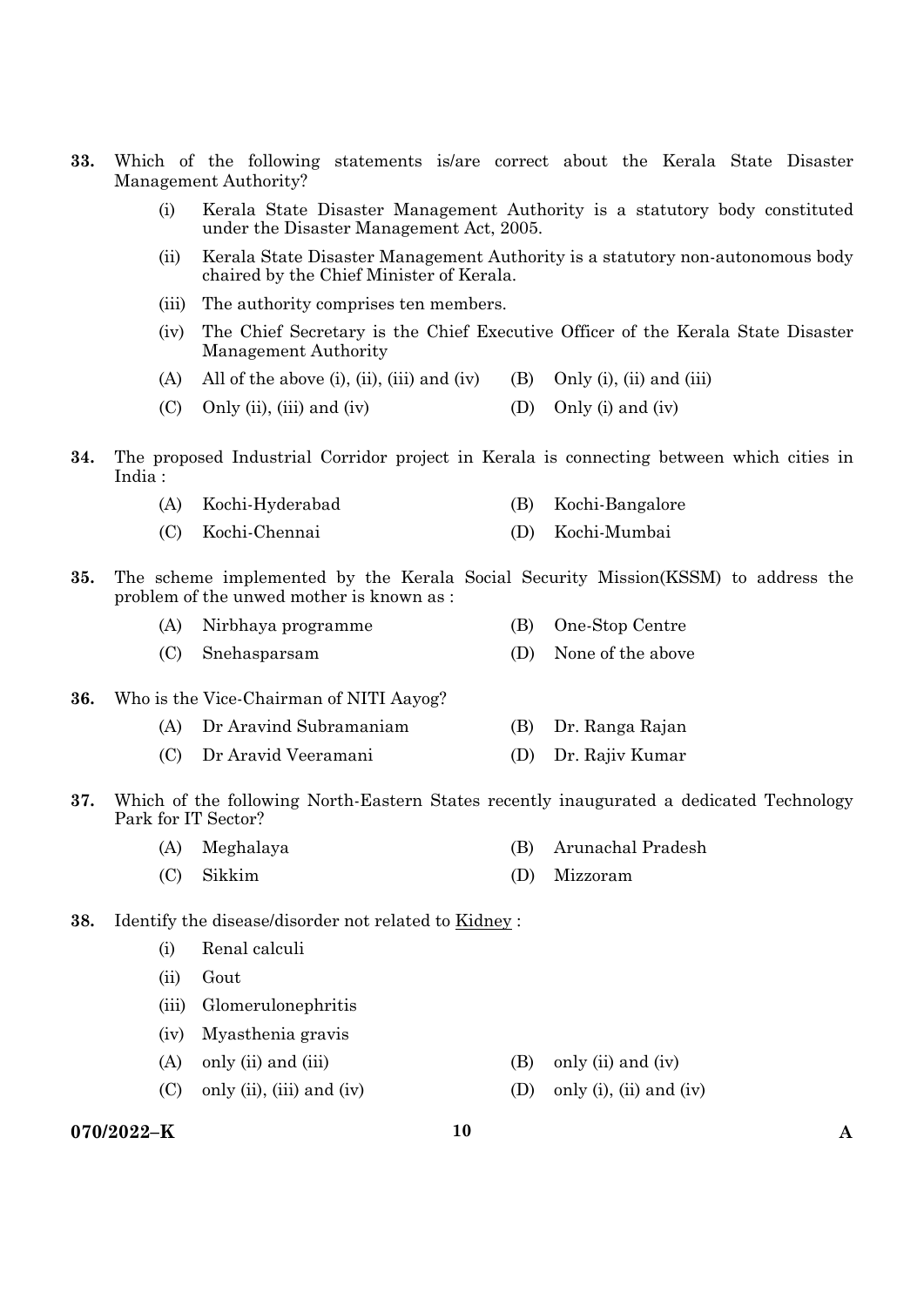- **39.** A patient complaints a doctor for having pain in joints, bleeding gums and general weakness. The doctor advises him to take or consume oranges or lemon regularly. The patient is suffering from :
	- (A) Scurvy (B) Rickets
	- (C) Arthritis (D) Deficiency of Iron
- **40.** Which one of the following is/are sick-effects of use of anabolic steroids in females?
	- (i) Abnormal menstrual cycle
	- (ii) Increased aggressiveness
	- (iii) Excessive hair growth on face and body
	- (iv) Uterine cancer
	- (A) only (i) and (ii)  $(B)$  only (ii) and (iv)
	- (C) only (i), (ii) and (iii)  $(D)$  all the above

#### **41.** Cancer is NOT caused due to :

- (A) X-rays and gamma rays (B) Mycobacterium
- (C) Nicotine (D) Oncogenic viruses

**42.** Identify the disease that do not belong to the group :

- (A) Typhoid (B) Pneumonia
- (C) Ringworm (D) Cancer

#### **43.** Sound waves can't be polarized, because they are :

- (A) Transverse wave (B) Matter wave
- (C) Longitudinal wave (D) None of these

#### **44.** The recoil of gun after firing a bullet is due to :

- (A) Newton's third law of motion (B) Conservation of angular momentum
- (C) Newton's first law of motion (D) Conservation of energy
- **45.** The amount of work done to lift a body of mass 3 kg to a height of 10 m, above the ground is  $(g = 9.8 \frac{m}{s^2})$ .
	- (A) 294 J (B) 196 J
	- (C)  $490 \text{ J}$  (D)  $200 \text{ J}$

**A 070/2022–K [P.T.O.]**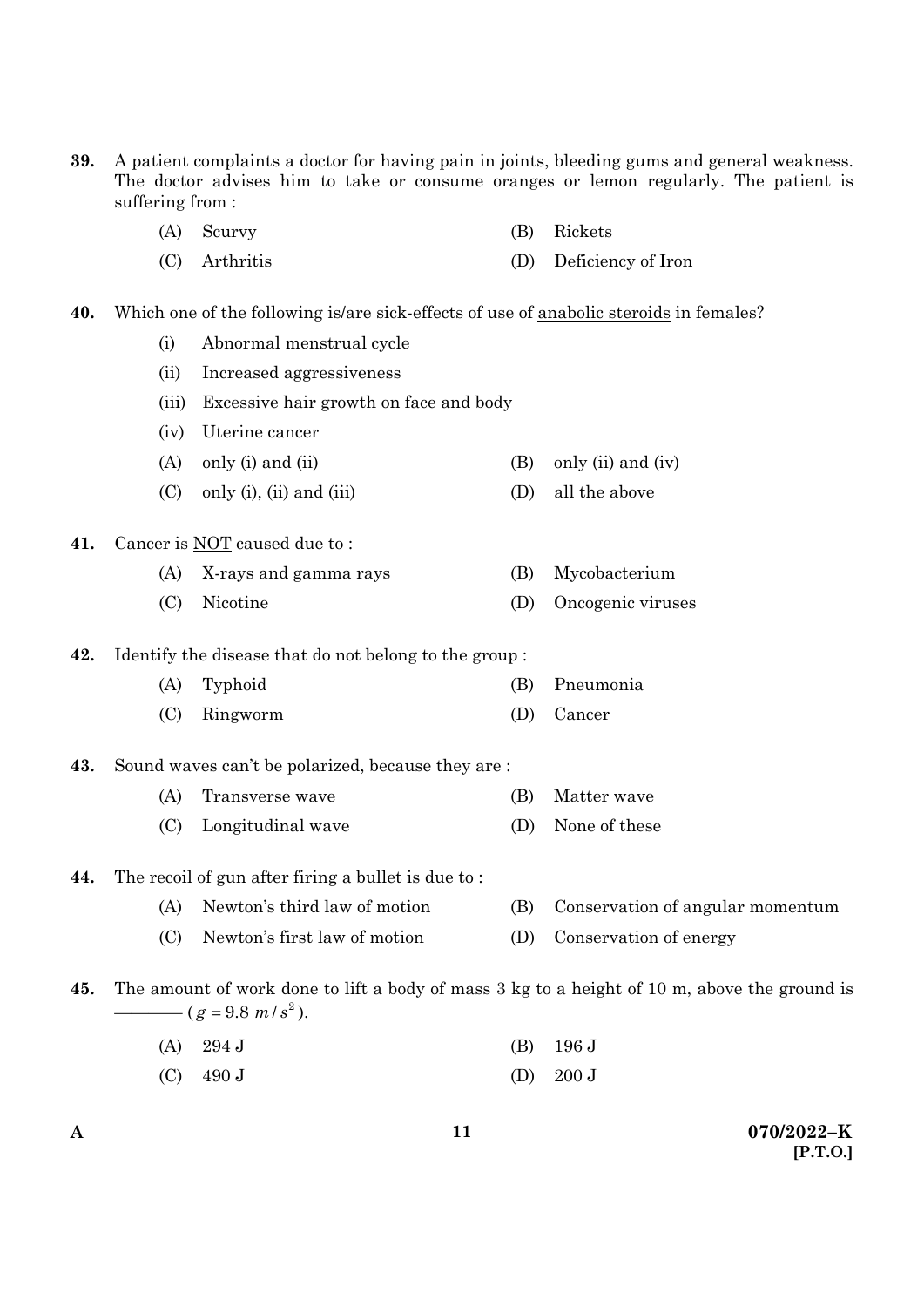**46.** India's first Fuel Cell Electric Vehicle (FCEV), which is completely powered by Hydrogen is?

- (A) Tata Tiger EV (B) Mercedes-Benz
- (C) Tata Nexon EV (D) Toyota Mirai

#### **47.** The value of Boyle Temperature for an ideal gas :

(A) 
$$
\frac{a}{R}
$$
 (B)  $\frac{a}{bR}$   
(C)  $\frac{2a}{bR}$  (D)  $\frac{2a}{R}$ 

**48.** Metal which does not form amalgam :

| $(A)$ Iron | (B) Gold   |
|------------|------------|
| $(C)$ Zinc | (D) Copper |

# **49.** Nicotine is a :

- (A) Tropane Alkaloid
- (B) Phenanthre Alkaloid
- (C) Pyridine-Pyrrolidine Alkaloid
- (D) Quinoline Isoquinoline Alkaloid

#### **50.** Benjamin list and David Macmillan awarded the nobel prizes for the development of :

- (A) Genome Editing
- (B) Lithium Ion batteries
- (C) Asymmetric organo catalysis
- (D) Phage display of Peptides and Antibodies

#### **51.** Find the wrong term in the series :

3, 5, 7, 11, 12, 18, 19, 26,

- (A) 7 (B) 18
- (C) 19 (D) 11

# **070/2022–K 12 A**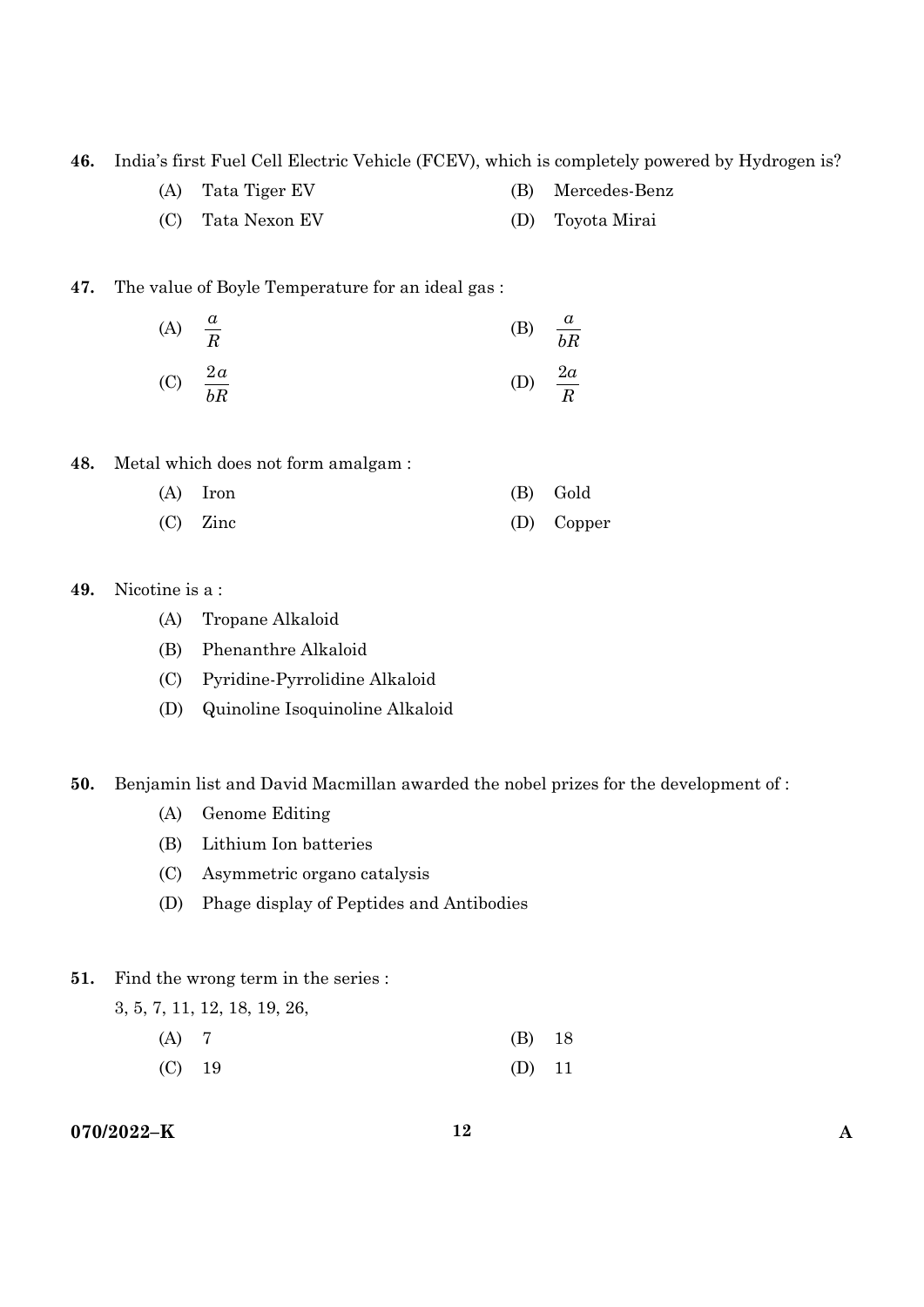**52.** Find the odd one :

| BDE, DIK, EKN, GOT |           |
|--------------------|-----------|
| (A) DIK            | $(B)$ BDE |
| $(C)$ GOT          | (D) EKN   |

**53.** In a certain code BOAT is coded as 2-40-4-30 and PINK is coded as 28-22-32-18. How will the word RUSH coded :

| (A) $21-18-38-16$ | (B) $32-18-34-40$ |
|-------------------|-------------------|
| $(C)$ 24-18-32-14 | (D) $38-16-36-42$ |

**54.** Raju travelled 10 km west and turned right and travelled 6 km then turned left and travelled 8 km then turned back and travelled 11 km then turned right and travelled 6 km. How far is he from the starting point?

| $(A)$ 7 km  | $(B)$ 8 km  |
|-------------|-------------|
| $(C)$ 12 km | $(D)$ 13 km |

- **55.**  $P \times Q$  means  $P$  is the mother of  $Q'$ 
	- $P + Q$  means  $P$  is the brother of  $Q'$
	- $P Q$  means  $P$  is the sister of  $Q'$
	- $P \div Q$  means 'P is the father of  $Q'$

Which of the following shows 'A is the maternal uncle of B'?

- (A)  $A \div C \times D + B$  (B)  $A \times E \div D + B$ (C)  $A + E \div B - C$  (D)  $A + C \times D - B$
- **56.** How many 4 digit even numbers can be formed using the digits 1, 2, 3, 4, 5 if no digit is repeated?

| (A) 24 | $(B)$ 42 |  |
|--------|----------|--|
| (C) 36 | (D) $48$ |  |

**57.** A boys walks to cover certain distance. If he walked 2 km/hr faster he would have taken 1 hour less. If he had moved 1 km/hr slower he would have taken 1 hour more. The distance travelled is :

| $(A)$ 12 km           |                                   | $(B)$ 10 km |
|-----------------------|-----------------------------------|-------------|
| $\sqrt{N}$ $\sqrt{1}$ | $\sqrt{D}$ $\wedge$ $\frac{1}{2}$ |             |

(C) 14 km (D) 8 km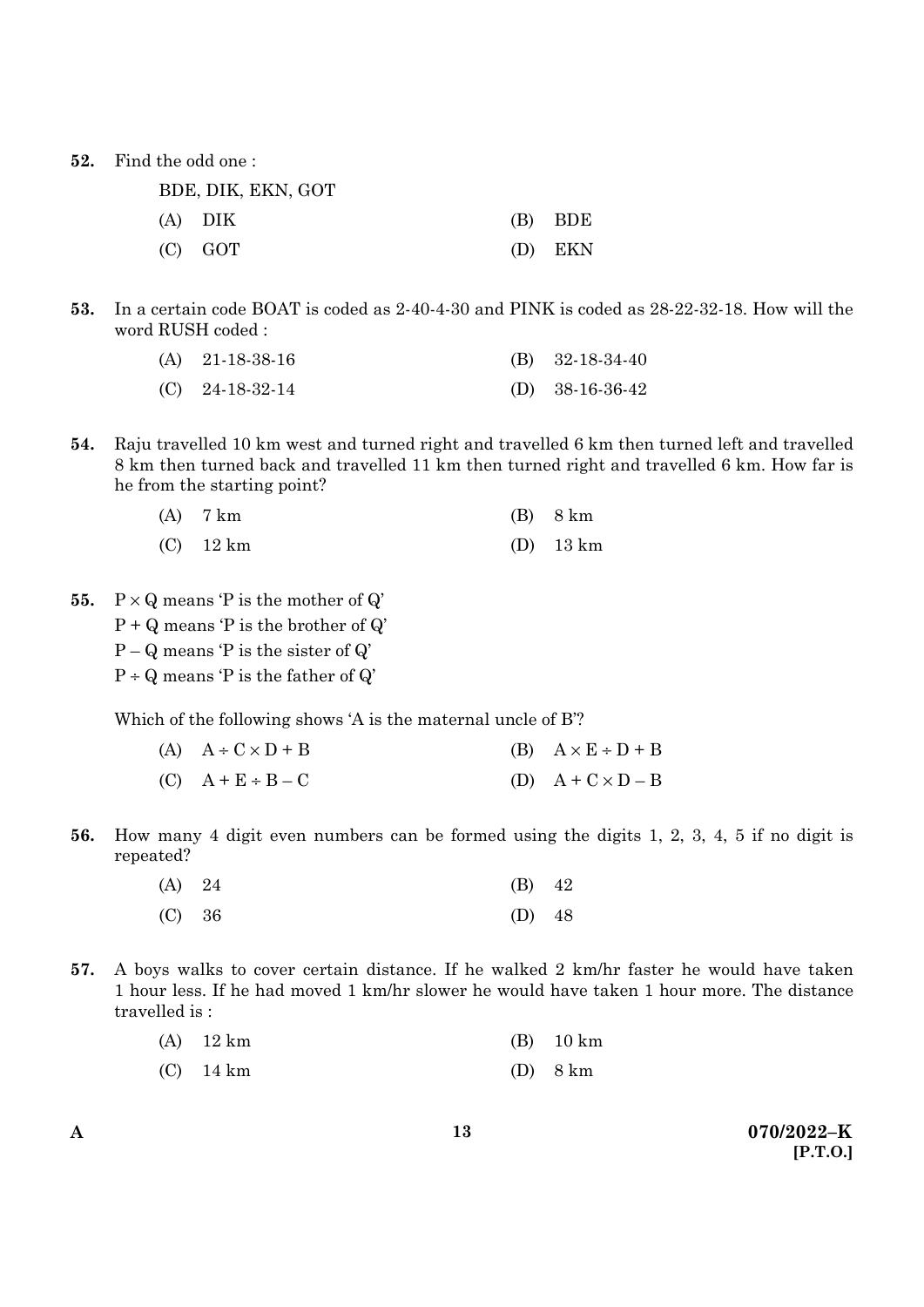**58.** A, B, C can together complete the work in 12 days. If A is thrice faster than B, and B is twice faster than C, B alone can do the work in :

| $(A)$ 24 days | $(B)$ 48 days         |
|---------------|-----------------------|
| $(C)$ 54 days | (D) $42 \text{ days}$ |

**59.** In what ratio must oil worth Rs. 80/kg is mixed with oil worth Rs. 85/kg and selling the mixture at Rs. 98.25/kg, there can be a profit of 20%?

| $(A) \quad 4:3$ | (B) 5:3   |
|-----------------|-----------|
| (C) 5:4         | (D) $3:2$ |

**60.** The cost of painting four walls of a room is Rs. 750. If another room with length and breadth is twice and height is thrice that of this room, the cost of painting the walls is :

| (A) Rs. $2,250$ | (B) Rs. $9,000$ |
|-----------------|-----------------|
| $(C)$ Rs. 4,500 | (D) Rs. $6,750$ |

- **61.** Give the synonym of *fugacious*:
	- (A) Ephemeral (B) Permanent
	- (C) Admirable (D) Enthralling
- **62.** Choose the correct option :

Covid-19 ———————— in the relief camps.

- (A) breaks away (B) breaks down
- (C) breaks into (D) breaks out

**63.** Choose the correct indirect speech form of the sentence :

'Have you understood this topic?' the teacher asked the students.

- (A) The teacher asked the students whether they have understood that topic
- (B) The teacher asked the students whether they had understood that topic
- (C) The teacher questioned the students whether they understood that topic
- (D) The teacher asked the students whether they have had understood that topic

# **070/2022–K 14 A**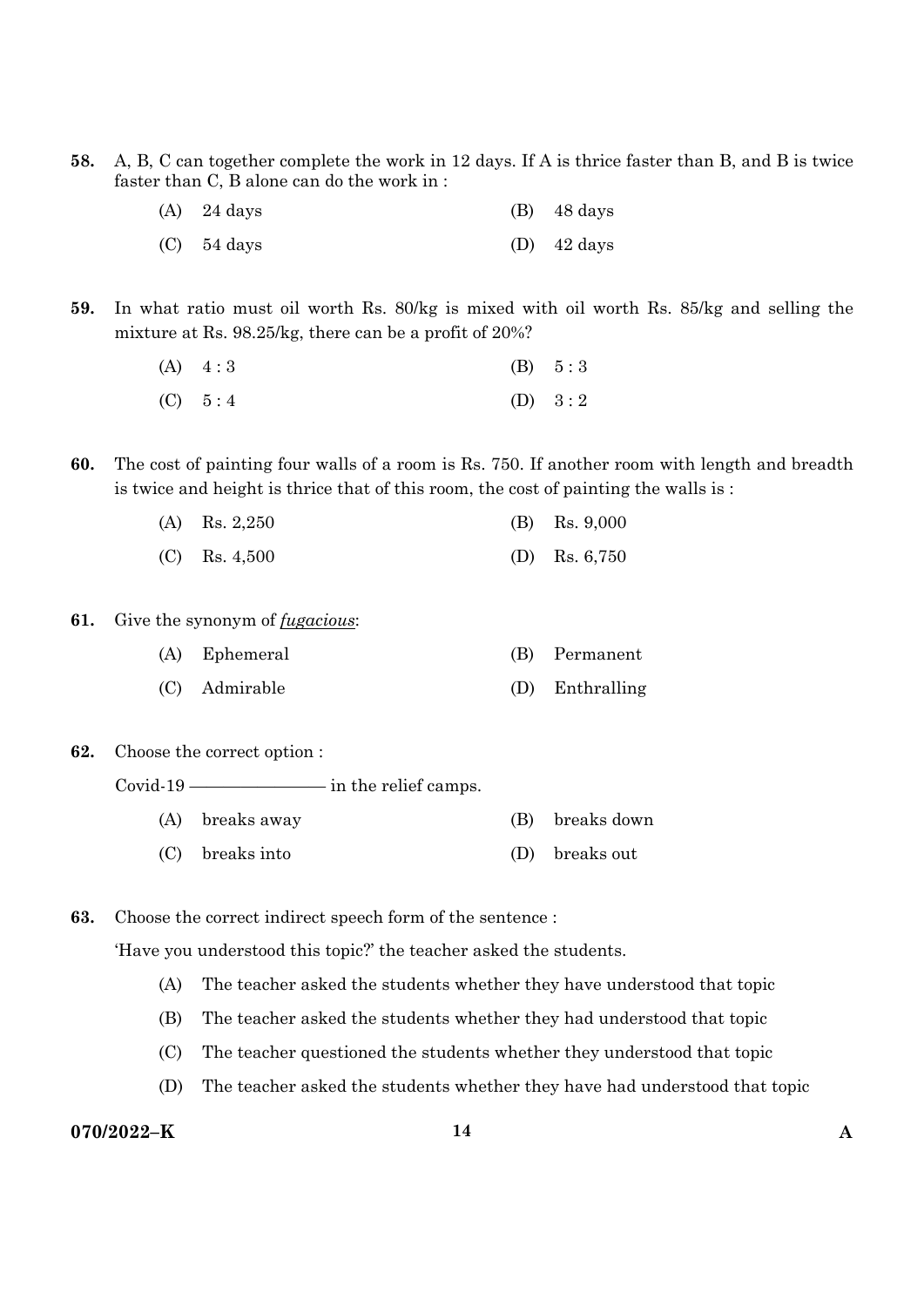| 64.                                                                         | Choose the correct passive form of the sentence:<br>People will laugh at you if you wear these green pants for the party: |                                                                                       |     |                            |  |
|-----------------------------------------------------------------------------|---------------------------------------------------------------------------------------------------------------------------|---------------------------------------------------------------------------------------|-----|----------------------------|--|
|                                                                             |                                                                                                                           |                                                                                       |     |                            |  |
| You would be laughed at if these green pants were worn for the party<br>(A) |                                                                                                                           |                                                                                       |     |                            |  |
|                                                                             | (B)                                                                                                                       | You would be laughed at if these pants had been worn for the party                    |     |                            |  |
|                                                                             | You will be laughed at if these green pants are worn for the party<br>(C)                                                 |                                                                                       |     |                            |  |
|                                                                             | (D)                                                                                                                       | You will be laughed at if these green pants would be worn for the party               |     |                            |  |
| 65.                                                                         |                                                                                                                           | Choose the preposition :                                                              |     |                            |  |
|                                                                             |                                                                                                                           | Government has bestowed ___________ various privileges to the ethnic group.           |     |                            |  |
|                                                                             | (A)                                                                                                                       | In                                                                                    | (B) | To                         |  |
|                                                                             | (C)                                                                                                                       | <b>Of</b>                                                                             | (D) | Upon                       |  |
| 66.                                                                         |                                                                                                                           | Give the correct verb form:                                                           |     |                            |  |
|                                                                             |                                                                                                                           | Until he $\_\_\_\_\_\_$ (join) the office, he $\_\_\_\_\_$ (not go) outside his city. |     |                            |  |
|                                                                             | (A)                                                                                                                       | joined, has not gone                                                                  | (B) | had joined, had not gone   |  |
|                                                                             | (C)                                                                                                                       | has joined, had not gone                                                              | (D) | joined, had not gone       |  |
| 67.                                                                         |                                                                                                                           | Consider the following phrases :                                                      |     |                            |  |
|                                                                             | (i)                                                                                                                       | <i>annus mirabilis</i> – an auspicious year                                           |     |                            |  |
|                                                                             | (ii)                                                                                                                      | $\textit{pro temper}$ – as appears in the record                                      |     |                            |  |
|                                                                             | (iii)                                                                                                                     | $caveat$ – for the sake of argument                                                   |     |                            |  |
|                                                                             | tour de force – a thing accomplished with great skill<br>(iv)                                                             |                                                                                       |     |                            |  |
|                                                                             | Which of the phrases and meanings given above are correct?                                                                |                                                                                       |     |                            |  |
|                                                                             | (A)                                                                                                                       | $(i)$ , $(iii)$ and $(iv)$                                                            | (B) | $(ii)$ and $(iv)$          |  |
|                                                                             | (C)                                                                                                                       | $(i)$ and $(iv)$                                                                      | (D) | $(i)$ , $(ii)$ and $(iii)$ |  |
| 68.                                                                         |                                                                                                                           | Identify the correct spelling:                                                        |     |                            |  |
|                                                                             |                                                                                                                           | (A) Acqiuesce                                                                         | (B) | Acquiesce                  |  |
|                                                                             | (C)                                                                                                                       | Acqueisce                                                                             | (D) | Acquesce                   |  |
| 69.                                                                         |                                                                                                                           | Choose the correct article:                                                           |     |                            |  |
|                                                                             |                                                                                                                           | MLA fund.<br>MLA donated one lakh rupees from _______                                 |     |                            |  |
|                                                                             | (A)                                                                                                                       | A, a                                                                                  | (B) | The, a                     |  |
|                                                                             | (C)                                                                                                                       | A, the                                                                                | (D) | An, the                    |  |
| 70.                                                                         |                                                                                                                           |                                                                                       |     |                            |  |
|                                                                             | (A)                                                                                                                       | Forty winks                                                                           | (B) | Cheek by jowl              |  |
|                                                                             | (C)                                                                                                                       | Pushing up daisies                                                                    | (D) | Fifth wheel                |  |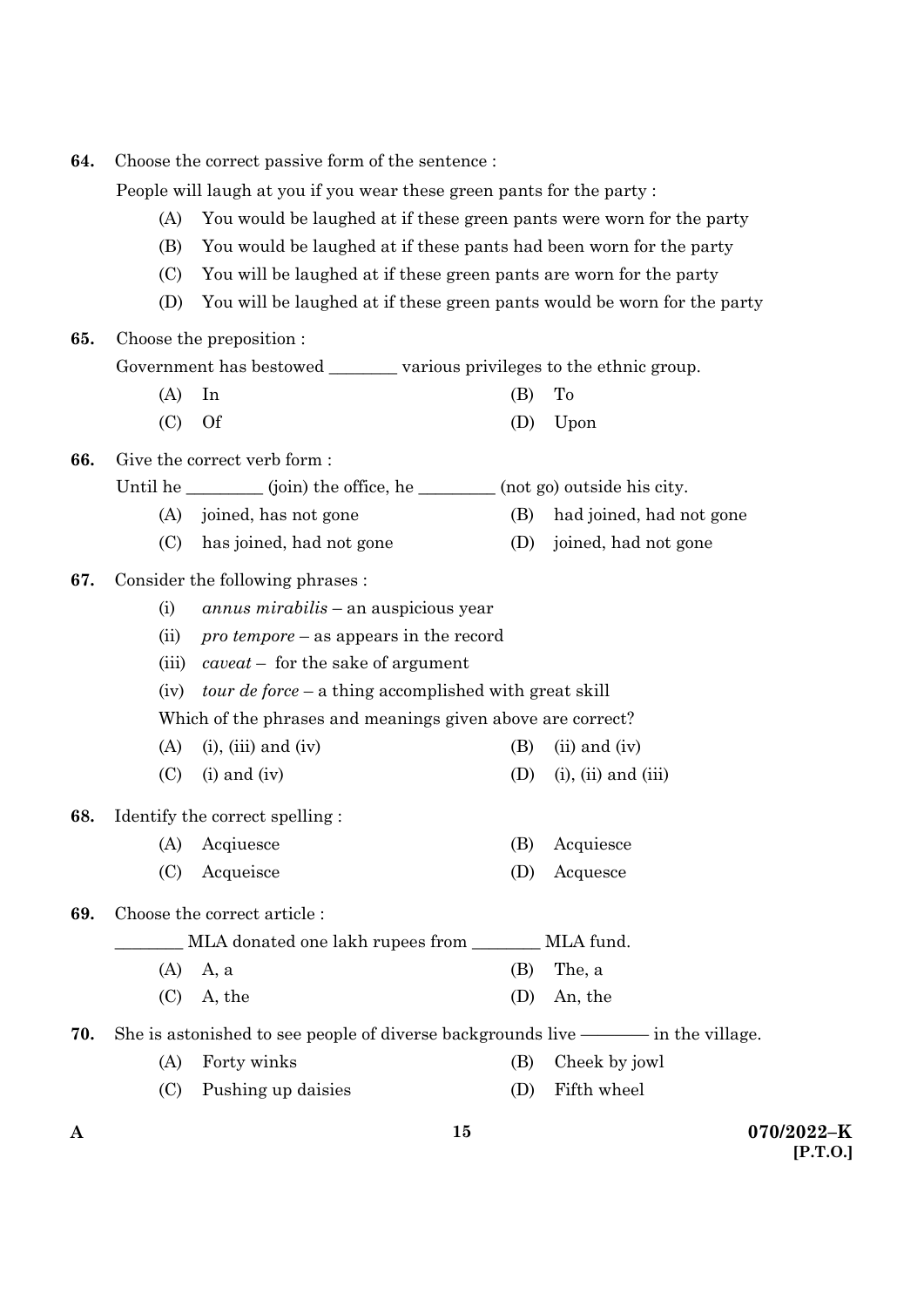- 71. ಚಳಿಗಾಲ ಈ ಪದವನ್ನು ವಿಂಗಡಿಸಿರಿ.
	- $(A)$   $\forall x \in \mathbb{R}^n$  and  $(B)$   $\forall x \in \mathbb{R}^n$  and  $(B)$   $\forall x \in \mathbb{R}^n$
	- (C) ZÀ½ + UÁ® (D) ZÀ½ + PÁ®
- 72. ಕೆಳಗಿನವುಗಳಲ್ಲಿ ಸರಿಯಾದ ಪದವನ್ನು ಗುರುತಿಸಿರಿ :
	- (A) ¥ÀæwPÉÃzÀåªÀÄ (B) ¥ÀwæPÉÆzÀåªÀÄ
	- (C) ¥ÀwæÃPÉÆzÀåªÀÄ (D) ¥ÀwæPÉÆÃzÀåªÀÄ

73. ಹಿಗ್ಗು – ಈ ಪದದ ವಿರೋಧಾರ್ಥ ಪದವನ್ನು ಗುರುತಿಸಿರಿ.

- (A) ಕುಗ್ಗು (B) ತಗ್ಗು
- (C) ಹುಗ್ಗು (D) ಮೊಗ್ಗು

74. ಕೆಳಗಿನವುಗಳಲ್ಲಿ ಮಲ್ಲಿಂಗಕ್ಕೆ ಉದಾಹರಣೆಯಾಗಿರುವ ಪದ ಯಾವುದು?

- (A) CªÀ¼ÀÄ (B) ªÉÄÃdÄ
- (C) EªÀ¼ÀÄ (D) CªÀ£ÀÄ

75. ಕೆಳಗಿನ ಗಾದೆ ಮಾತನ್ನು ಮೂರ್ತಿಗೊಳಿಸಿರಿ. ಮಾತು ಆಡಿದರೆ ಹೋಯಿತು, ––––––––– ಒಡೆದರೆ ಹೋಯಿತು. (A) ªÀÄrPÉ (B) ªÀÄÄvÀÄÛ  $(C)$  ಬೆಳ್ಳಿ (D) ಚಿನ್ನ

# **070/2022–K 16 A**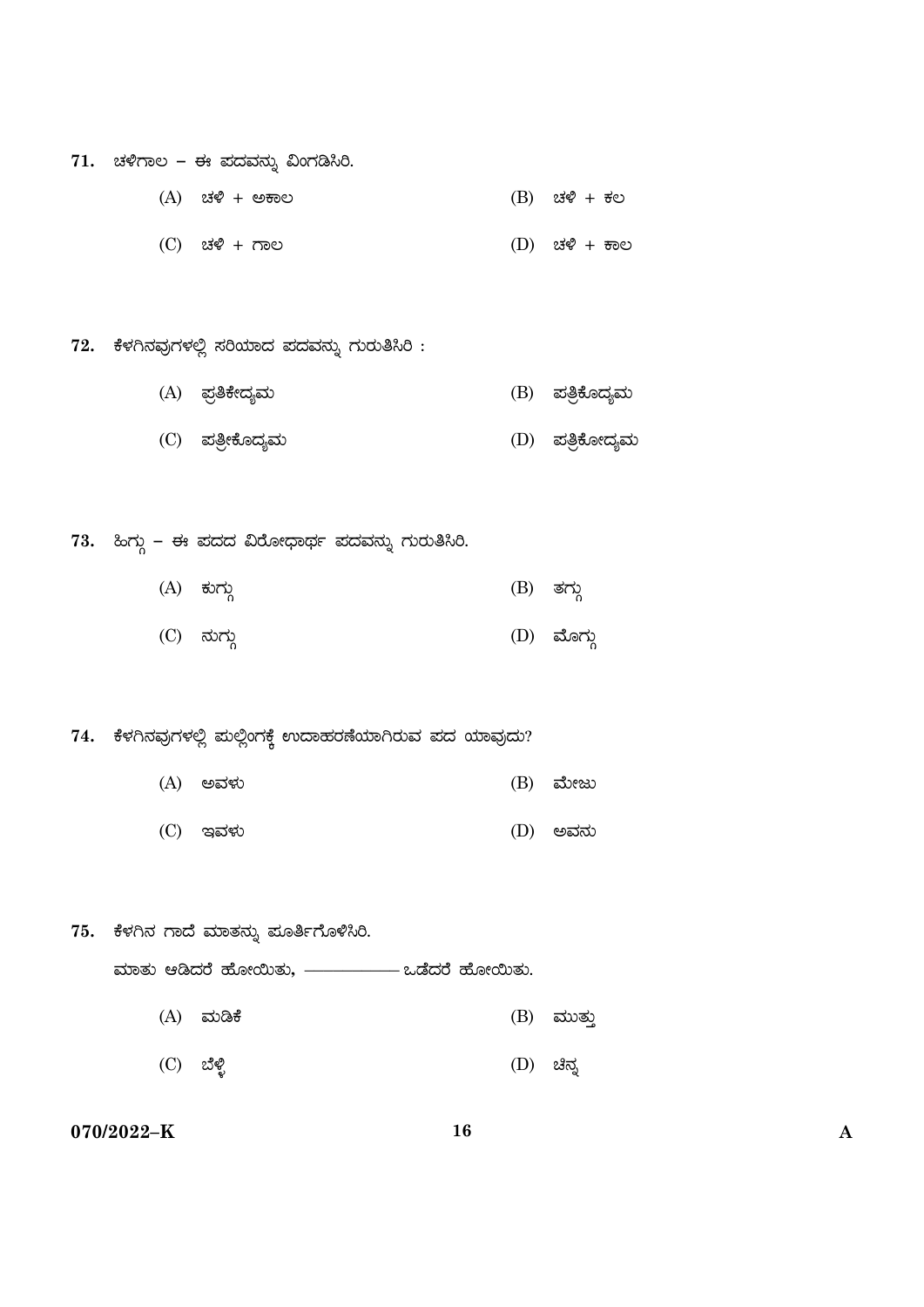76. ಜನರಲ್ಲಿ – ಈ ಪದದಲ್ಲಿ ಪ್ರಯೋಗವಾದ ವಿಭ<del>ಕ್</del>ಕಿ ಪ್ರತ್ಯಯ ಯಾವುದು?

- $(A)$  ಪ್ರಥಮಾ é (B) A & codo
- (C) μÀ¶× (D) ¸À¥ÀÛ«ÄÃ

77. ನಭ – ಈ ಪದದ ಸಮಾನಾರ್ಥ ಪದವನ್ನು ಗುರುತಿಸಿರಿ.

- (A) ¨sÀÆ«Ä (B) ªÁAiÀÄÄ
- (C) DPÁ±À (D) ¤ÃgÀÄ

78. <br>
Tesponsibility' – ಈ ಪದದ ಕನ್ನಡದ ಅನುವಾದ ಪದ ಯಾವುದು?

- (A) ¸ÀAzÀ¨sÀð (B) ¸À¤ßªÉñÀ
- (C) ಜವಾಬ್ದಾರಿ Ü  $(D)$  ಪರಿಸ್ಥಿತಿ

**79.** ಒಂದು ಕಣ್ಣಿಗೆ ಬೆಣ್ಣೆ, ಒಂದು ಕಣ್ಣಿಗೆ ಸುಣ್ಣ – ಈ ನುಡಿಗಟ್ಟಿನ ಅರ್ಥವನ್ನು ಗುರುತಿಸಿರಿ. Ö

- $(A)$  ಪಕ್ಷಪಾತ  $(B)$  ಸಂತೋಷ
- (C) zÀÄBR (D) KPÁUÀævÉ

80. ಮಕ್ಕಳು ಬೆಳಿಗ್ಗೆ ಶಾಲೆಗೆ ಹೋದರು. – ಈ ವಾಕ್ಯದಲ್ಲಿ ಪ್ರಯೋಗವಾದ ಕ್ರಿಯಾಪದ ಯಾವುದು?

- $(A)$  ಮಕ್ಕಳು (B) ಬೆಳಿಗ್ಗೆ
- (C) ±Á¯ÉUÉ (D) ºÉÆÃzÀgÀÄ

**A 070/2022–K [P.T.O.]**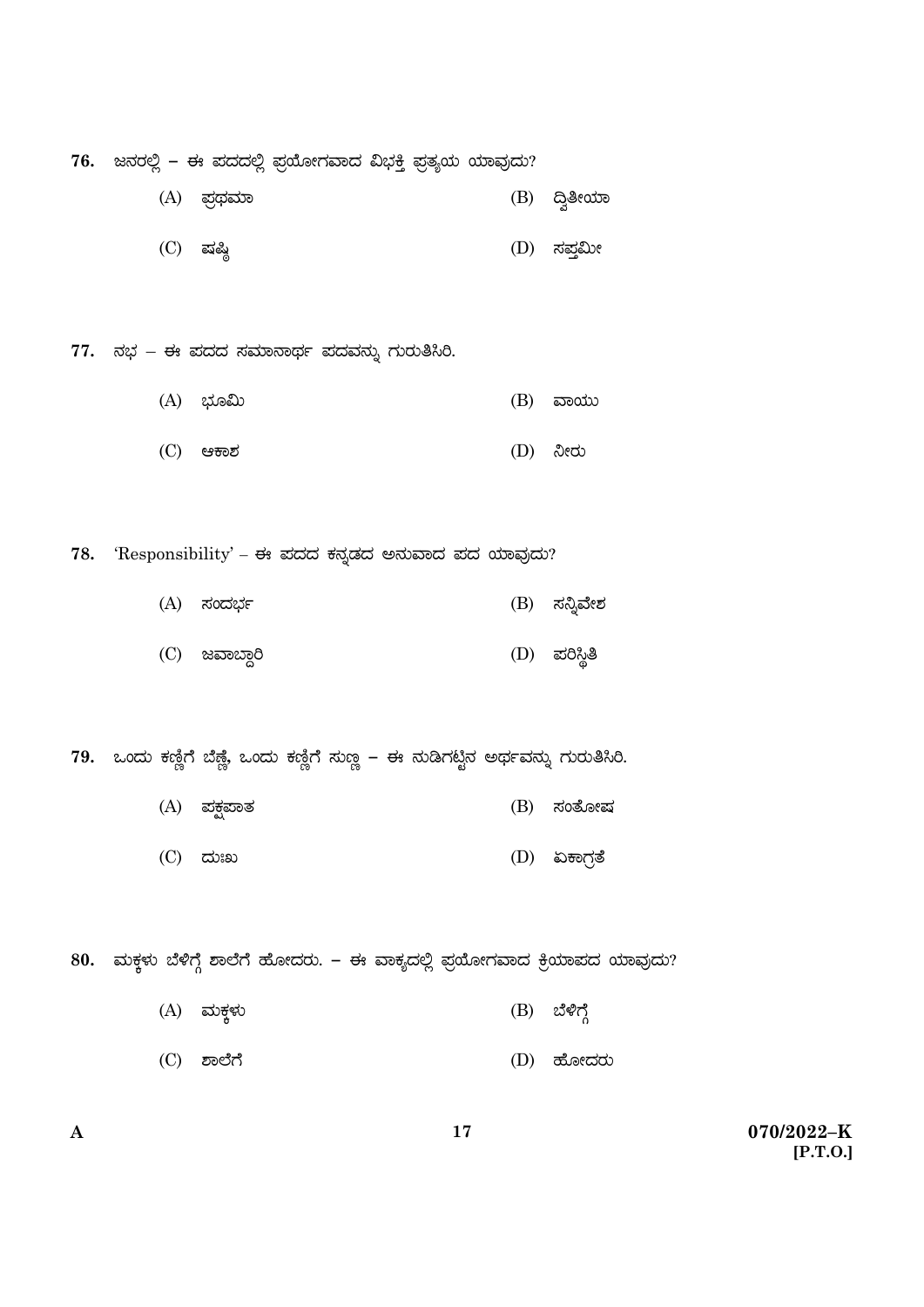- **81.** Which of the following is/are Government land?
	- (i) Escheats
	- (ii) Land included in Thandapper Account
	- (iii) Bought in Land
	- (iv) Tharissu
	- (A) All of the above (i) (ii) (iii) and (iv) (B) Only (i), (iii) and (iv)
	- (C) Only (i), (ii) and (iv) (D) Only (ii), (iii) and (iv)
- **82.** Which of the following is/are correct according to transfer of property, registration and transfer of registry?
	- (i) Unregistered Will cannot effect mutation
	- (ii) Registration cannot be refused on the basis of under stamped
	- (iii) Transfer of registry by succession in case of disappearance of land owner is done after 7 years
	- (A) Only (i) and (iii)  $(B)$  Only (i) and (ii)
	- (C) Only (ii) and (iii) (D) All of the above
- **83.** According to Land Conservancy Amendment Act 2009, an officer entrusted with responsibility of reporting unlawful occupation of government land fails to report or initiate action against him shall be punishable. What is the punishment?
	- (A) Imprisonment for a term of three to five year and fine of fifty thousand rupees to two lakhs rupees
	- (B) Imprisonment for a term of two to five year and fine of twenty five thousand rupees to one lakhs rupees
	- (C) Imprisonment for a term of five to seven year and fine of fifty thousand rupees to two lakh rupees
	- (D) Imprisonment for a term of five to seven year and fine of twenty five thousand rupees to one lakh rupees
- **84.** Which of the following statement is/are correct about Land tax?
	- (i) New Land tax rate come in force on 31-03-2022
	- (ii) Assessment of Basic tax done by Village Officer
	- (iii) The public revenue due on any land shall be the first charge on that land
	- (A) Only (i) and (iii)  $(B)$  Only (ii) and (iii)
	- (C) Only (iii) (D) All of the above

# **070/2022–K 18 A**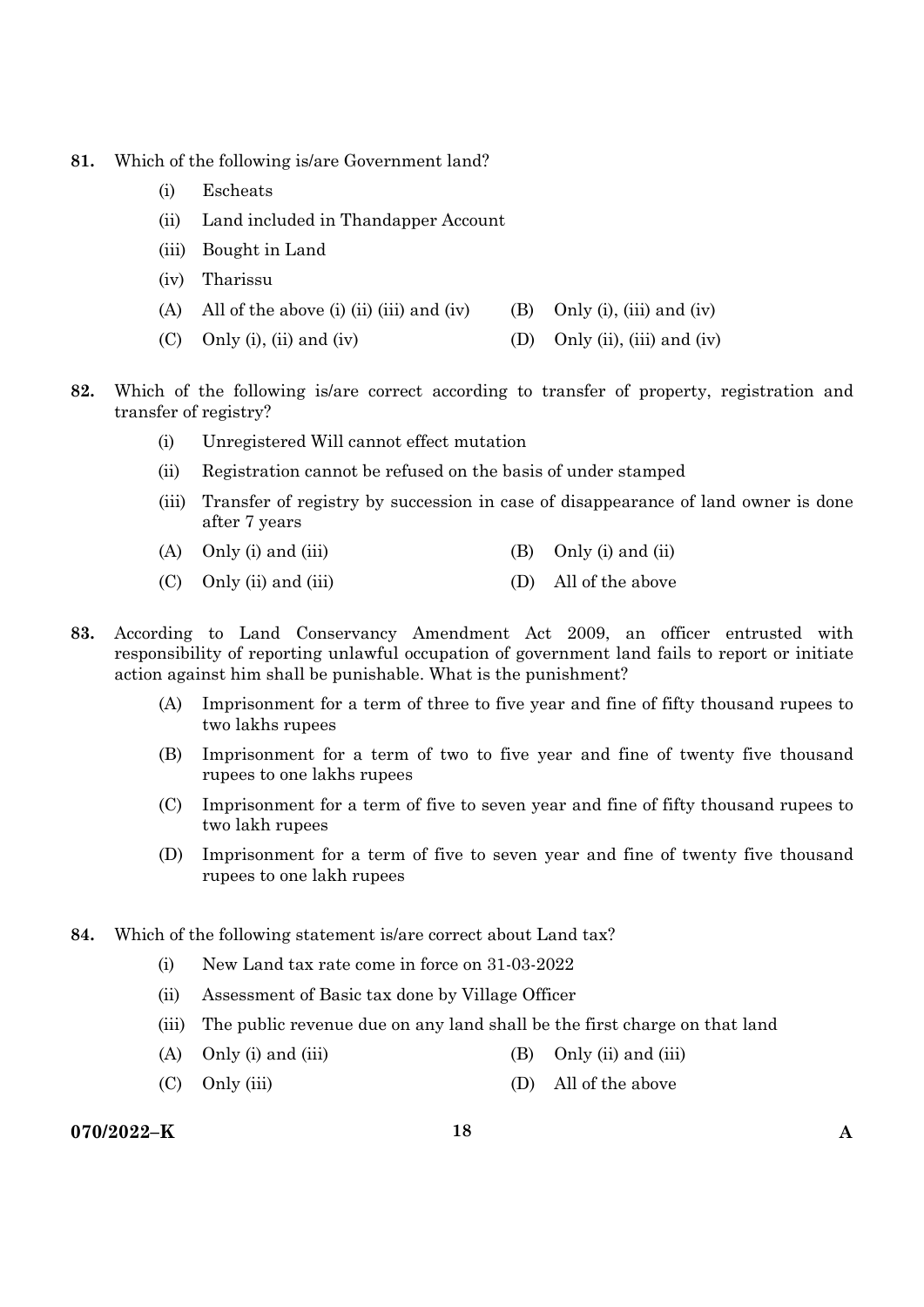- **85.** Which of the following are included in the Right to Fair Compensation and 'Transparency in Land Acquisition, Rehabilitation and Resettlement (Kerala) Rules 2015 :
	- (i) Solatium is 100%
	- (ii) For computing award, multiplication factor in rural area is 1
	- (iii) Unit for assessing social impact study
	- (A) Only (i) and (iii)  $(B)$  Only (ii) and (iii)
	- (C) Only (ii) (D) All of the above
- **86.** Which of the following statement is/are correct about Land assignment?
	- (i) Assignment in panchayath area, first preference for persons do not own or hold any land with prescribed low income
	- (ii) List of assignable land to be prepared by Village Officer
	- (iii) Transfer of government land by way of lease is also an assignment
	- (iv) Regularisation of occupation of forest lands prior to 1-1-1977 is also an assignment
	- (A) Only (i), (iii) and (iv) (B) Only (i), (ii) and (iv)
	- (C) Only (i), (ii) and (iii)  $(D)$  All of the above
- **87.** Kerala Land Reform Act is widely appreciated. Consider the following statement :
	- (i) Jenmikaram abolished
	- (ii) Ceiling Area fixed
	- (iii) Formation of Land Tribunal

Which of the above statement is/are not correct?

- (A) Only (i) and (ii)  $(B)$  None of these
- (C) Only (i) and (iii) (D) All of these
- **88.** Which of the following is TRUE with respect to arrest by Magistrate?
	- (A) An Executive Magistrate cannot arrest a person if a non-cognizable offence is committed in his presence
	- (B) A Judicial Magistrate can arrest a person at any time against whom he is competent to issue warrant
	- (C) A Judicial Magistrate cannot order any other person to arrest an offender who committed a cognizable offence in his presence
	- (D) All the above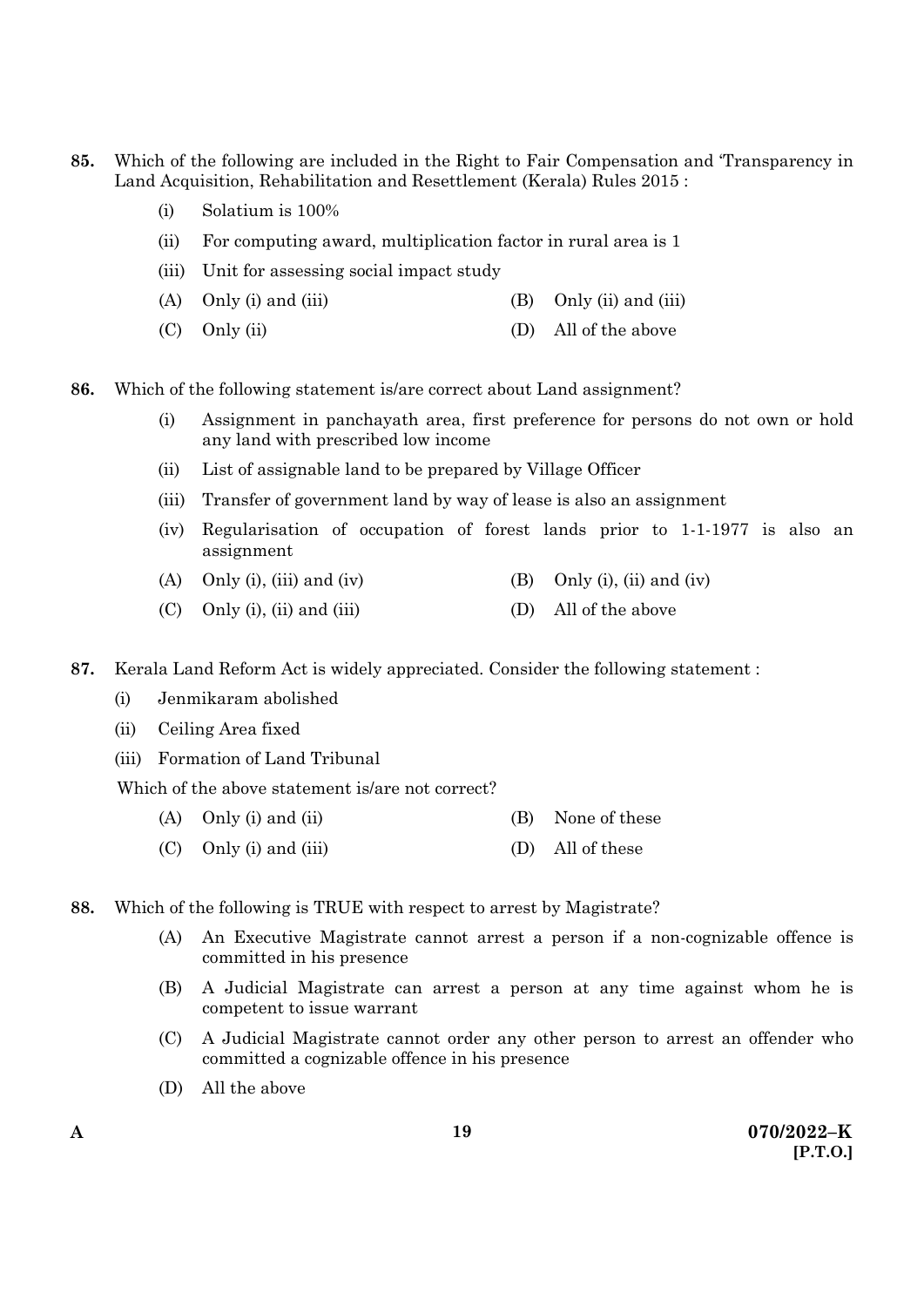- **89.** Which of the following is NOT an 'objectionable article' under Section 94 of the Code of Criminal Procedure?
	- (A) False seals (B) Forged documents
	- (C) Counterfeit stamps (D) None of the above
- **90.** An assembly of 15 persons is likely to cause disturbance of the public peace. Which of the following act cannot be done by an officer in charge of a Police Station if the members do not disperse even after a command to disperse?
	- (A) Arrest and confine the persons who form part of it
	- (B) Requiring the assistance of any male person who is not an officer or member of the armed forces
	- (C) Causing the assembly to be dispersed by the armed forces
	- (D) None of the above
- **91.** A tree in the compound of Mr. X is likely to fall on the public road. Which of the following has the power to make a conditional order to Mr. X to remove or support the tree?
	- (A) Officer in charge of a police station
	- (B) Sub-divisional Magistrate
	- (C) Circle Inspector of Police
	- (D) All the above
- **92.** From which of the following category of persons can an Executive Magistrate require to show cause why he should not be ordered to execute a bond, with or without sureties, for his good behaviour?
	- (A) A person who intentionally disseminates an article against a particular religion to create ill will between different religions
	- (B) A person who is by habit a thief
	- (C) A person who habitually commits the offence of mischief
	- (D) All the above

# **070/2022–K 20 A**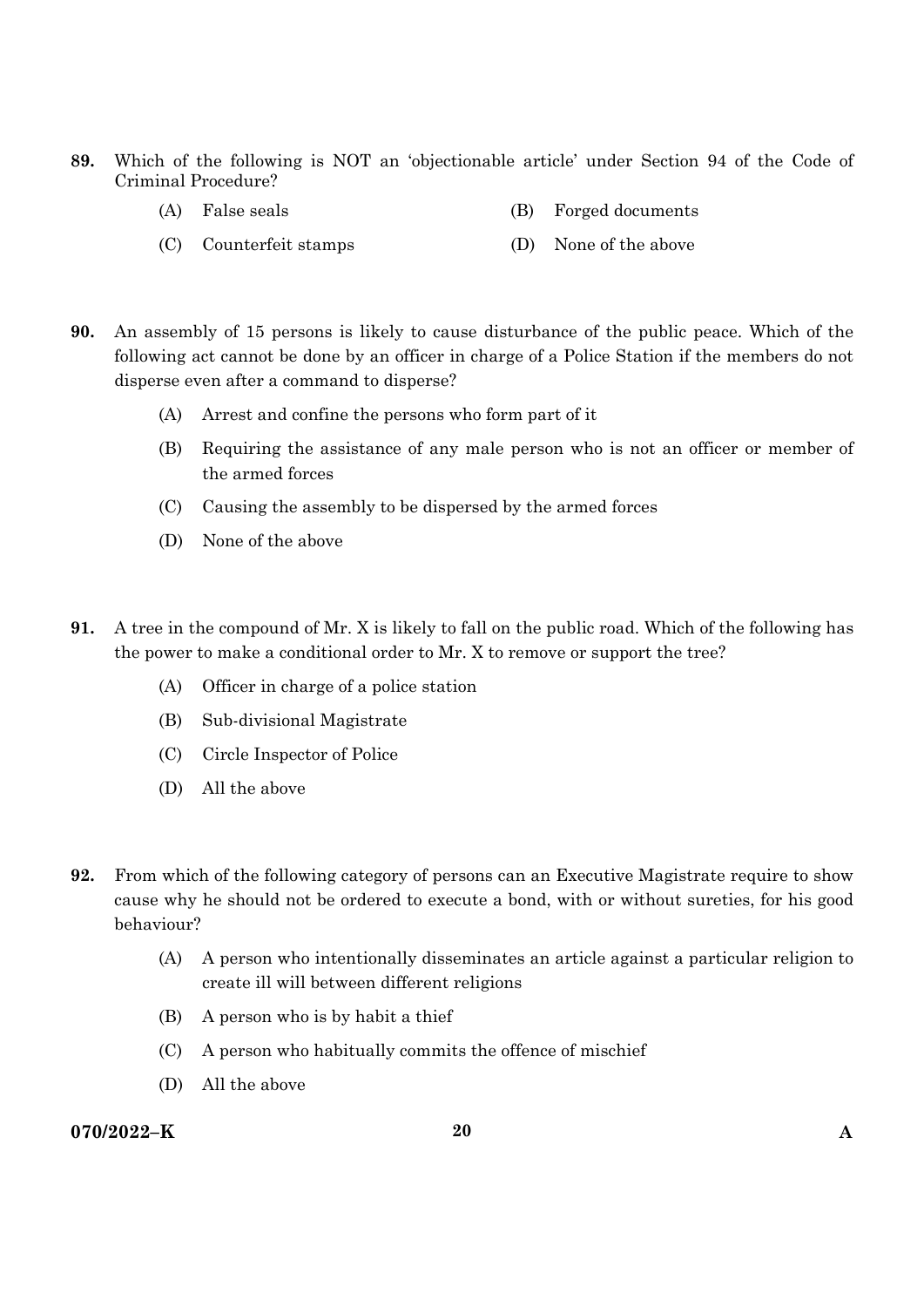- **93.** In which of the following situation, is the dead body forwarded to the nearest Civil Surgeon for examination?
	- (A) When the case involves suicide by a woman within seven years of her marriage
	- (B) When a person is killed by an animal
	- (C) When a person's death is caused by machinery
	- (D) All the above
- **94.** The maximum period for which a Magistrate may authorize the detention of an accused person otherwise than in police custody beyond fifteen days, when the investigation relates to an offence punishable with imprisonment up to seven years, is :
	- (A) Ninety days (B) Seventy days
	- (C) Unlimited (D) None of the above
- **95.** Which of the following statements are correct?
	- (i) Ramsar Convention was held in Iran during 1971
	- (ii) World Wet Land Day is celebrated on  $2<sup>nd</sup>$  February every year in connection with the Ramsar Convention
	- (iii) The largest Ramsar Convention site in Kerala is Ashtamudi Lake
	- (iv) The smallest RamsarWet Land site in India is Renuka wetland.
	- (A) (i), (ii), (iii) and (iv) are correct
	- (B) (i), (ii) and (iii) are correct
	- (C) (i), (ii) and (iv) are correct
	- (D) (ii), (iii) and (iv) are correct

**96.** The first CRZ notification was issued under ———————— Act in the year —————

- (A) Forest Consideration Act, 1980 and 1991
- (B) Environmental Protection Act, 1986 and 1991
- (C) Disaster Management Act, 2005 and 2011
- (D) Kerala Forests (Vesting and Management of Ecologically Fragile Lands) Act, 2003 and 2008

**21**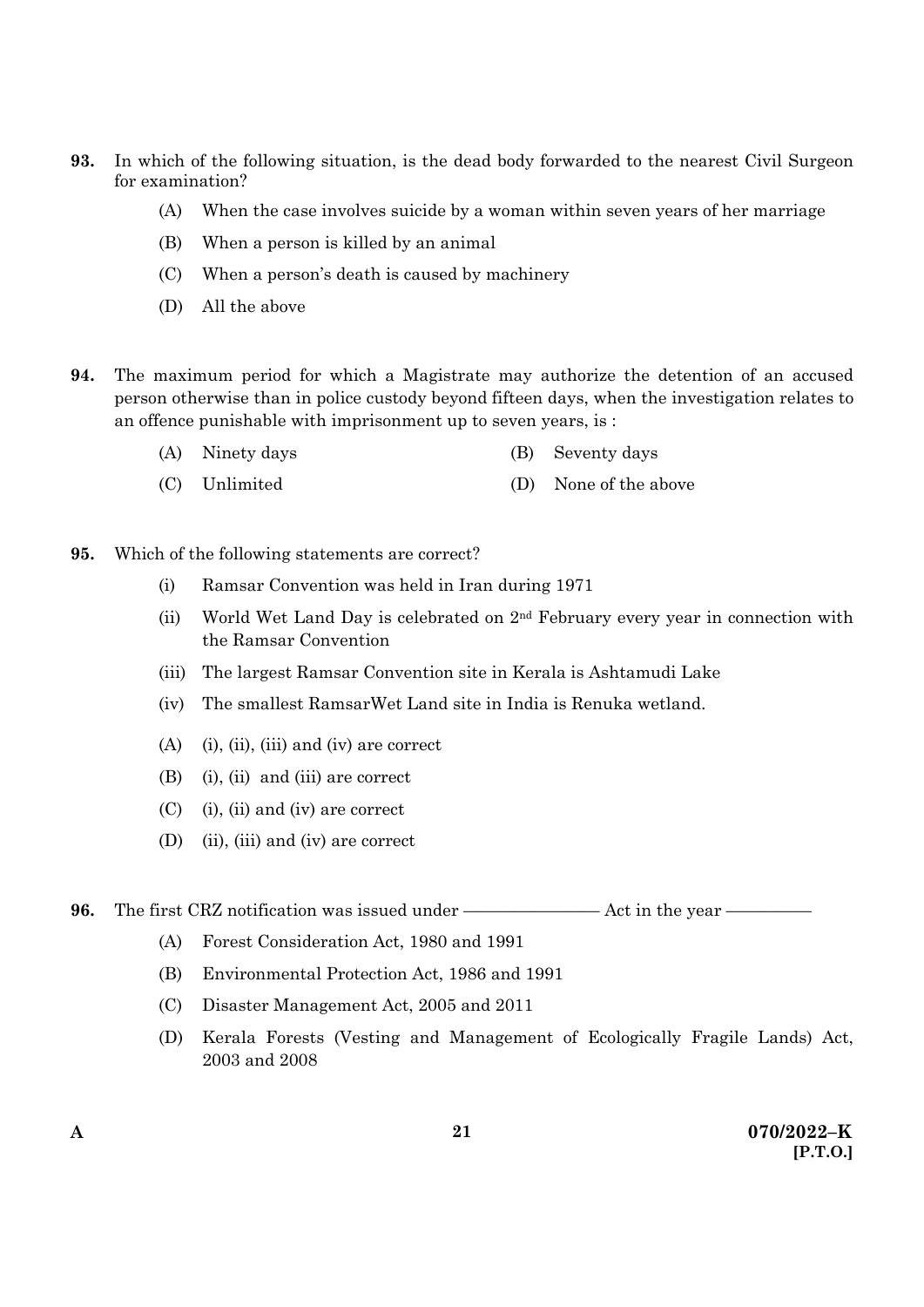- **97.** Land Acquisition and Land conservancy are dealt under the following doctrines respectively :
	- (A) Doctrine of Eminent Domain and Doctrine of Public Trust
	- (B) Doctrine of Public Trust and Doctrine of Eminent Domain
	- (C) Doctrine of Waiver and Doctrine of Public Trust
	- (D) Doctrine of Eminent Domain and Doctrine of Estoppel
- **98.** As per the Kerala State Disaster Management Plan 2016, the order severity of disasters in ascending order of extent of susceptible area is -
	- (A) Land slide > Flood > Drought (B) Flood < Drought < Land slide
	- (C) Drought > Land slide > Flood (D) Drought < Land slide < Flood
- **99.** By Section 135 A of the Representation of the people Act 1951 ————— is an offence and is punishable with imprisonment for a term which shall not be less than One year, but which may extend to three years and with fine.
	- (A) Canvasing near polling station
	- (B) Misconduct at the polling station
	- (C) Removal of Ballot paper from polling station
	- (D) Booth Capturing
- 100. The Election Commission of India may nominate —————— who shall be an officer of Government to watch the conduct of Election or elections in a constituency or a group of constituencies.
	- (A) Returning Officer (B) Electoral Registration Officer
		-
	- (C) Observer (D) District Election Officer

# **070/2022–K 22 A**

 $\overline{\phantom{a}}$  , where  $\overline{\phantom{a}}$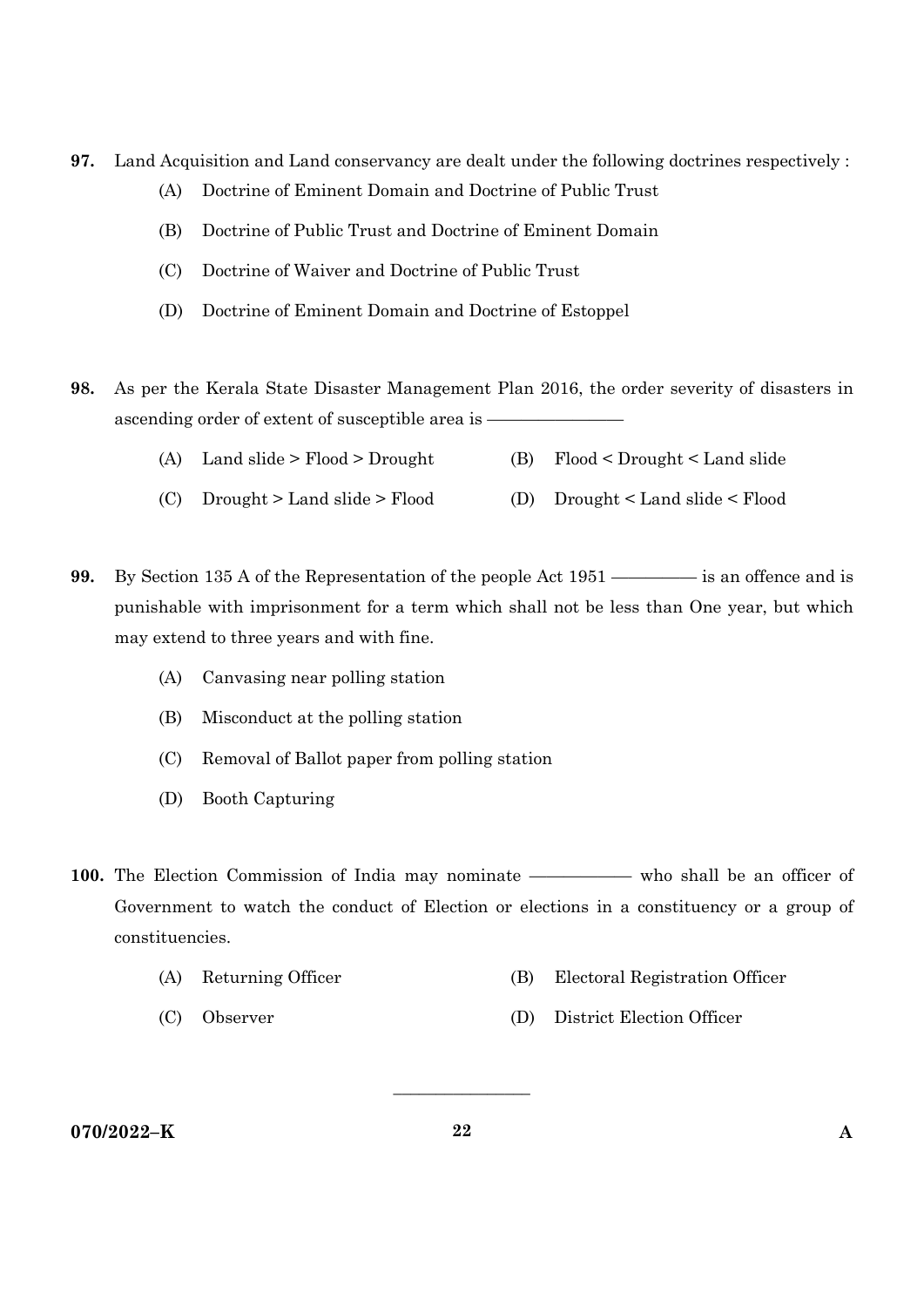# **SPACE FOR ROUGH WORK**